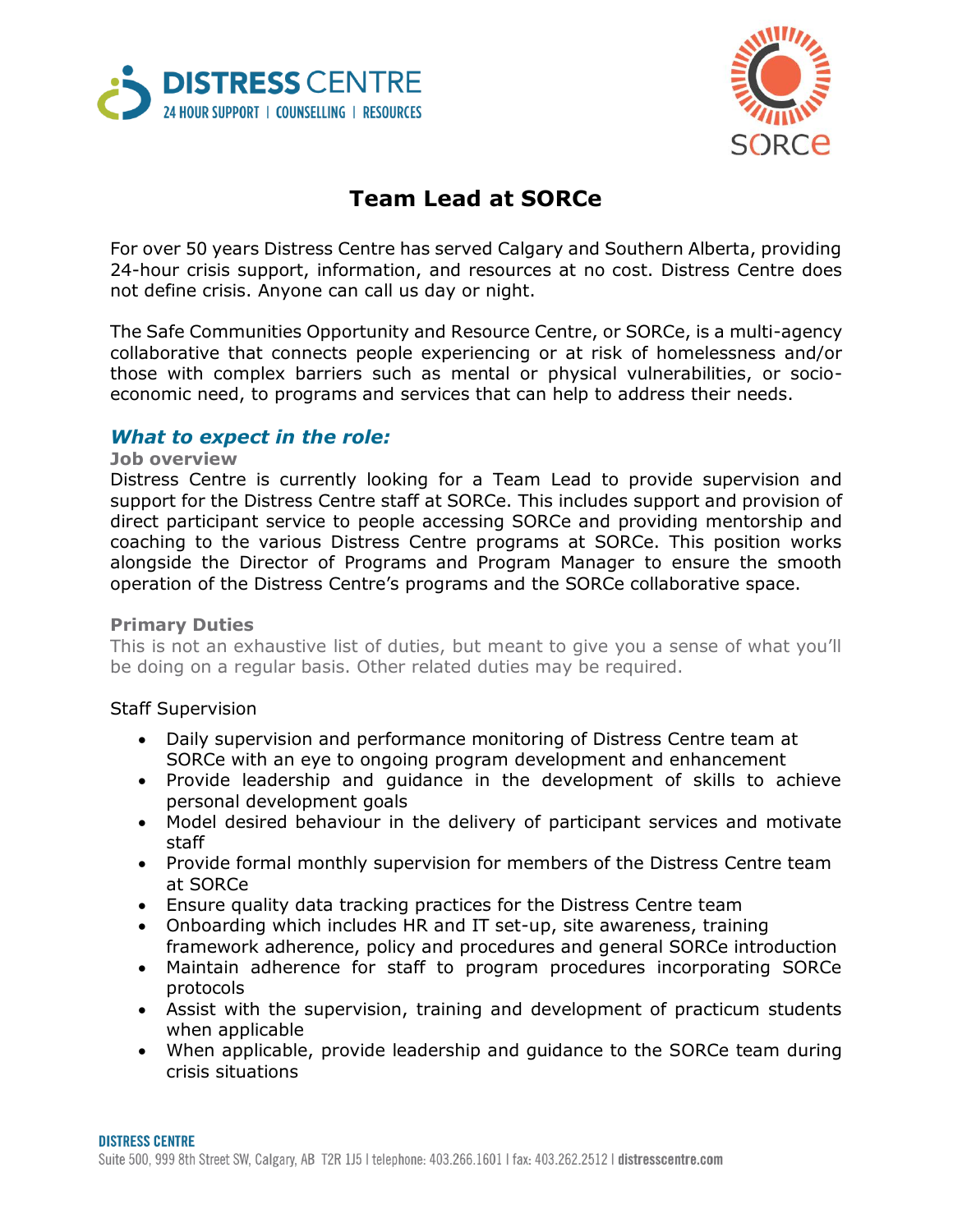



- Back up the SORCe team as necessary in the effective delivery of participant services
- Approve time-off requests, approve staff development requests
- Provide annual reviews; feedback and mentorship for professional development plans

Program Development and Implementation

- Participate in the recruitment, onboarding and training of new hires to the team
- Identify needs (e.g. training and staffing) and be present for consultation as required
- Assist with updating and maintaining internal documents for staff
- Participation, collaboration and strategic alignment with the Calgary Homeless Foundation to provide training and mentorship to the CAA System and Housing Strategists in Calgary

Frontline Service Delivery:

- Facilitate intake and profile creation for new SORCe participants and housing intake assessments when required
- Assess and guide the team to participant needs to provide information, and facilitate connections to programs within the SORCe collaborative or in the community
- Develop and maintain inter-agency relationships and partnerships to ensure successful connections for SORCe CAA participants and community partnerships to aid in service delivery and participant outcomes
- Support the team to provide outreach services in accordance with CAA guidelines as needed to address program access gaps
- Mentor the team to advocate on behalf of participants for housing placements within CHF funded housing programs, and other programs at SORCe or in the community with the goal of ending or preventing homelessness
- Collaborate with all agencies at SORCe in the effective delivery of the collective of programs and services

**Hours of work and conditions**

General working hours are 8:30am – 4:30pm. Offsite outreach work and some outdoor work with participants may be required.

This position is not eligible for remote work.

## *What you bring to the role:*

**Qualifications/Experience**

 Undergraduate degree or college diploma in Social Work or a related human services field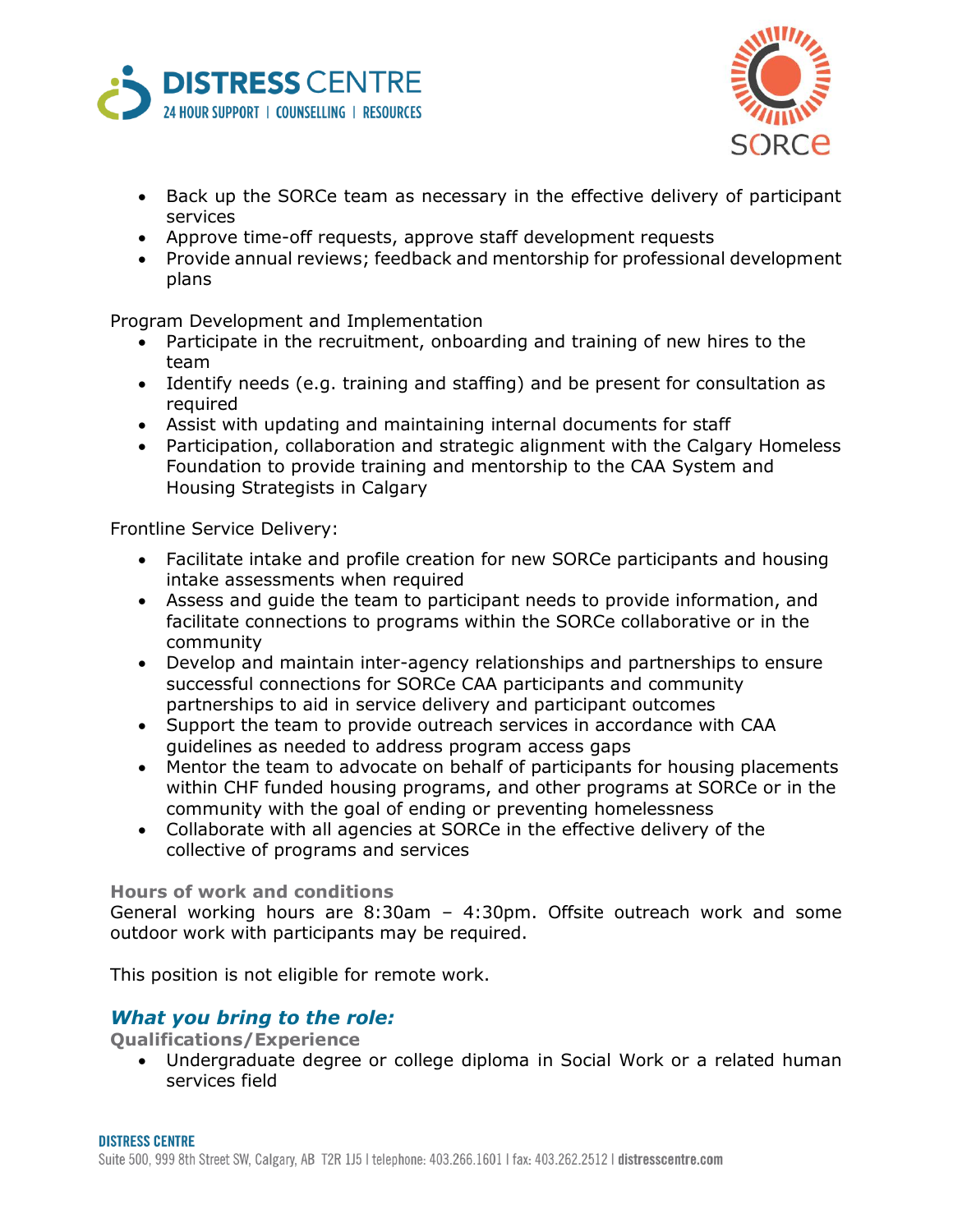



- Registered Social Work designation is an asset
- $\bullet$  2 3 years of supervisory experience
- Understanding of evaluative frameworks
- Knowledge of and/or experience working with challenges of experiencing homelessness, addiction, domestic violence, and/or mental health
- Knowledge of community resources both within and outside of the homeless serving system of care
- Demonstrated experience working effectively in a team environment and independently
- Knowledge and experience with Indigenous culture, supporting Indigenous people, and social services for Indigenous people is an asset

#### **Skills/Abilities:**

- Compassion and respect for all people seeking supports at SORCe
- Ability to manage and remain calm in crisis or stressful situations
- Exceptional people engagement skills
- Excellent organizational and time management skills
- Excellent computer skills
- Demonstrated excellence in both verbal and written communication
- Able to follow policies and procedures
- Commitment to inclusivity in accordance with SORCe and Distress Centre policy
- Knowledge of and/or ability to learn participant data management systems
- Universal precautions knowledge and ability to complete specialized training applicable to service delivery for individuals experiencing homelessness, mental health, or addictions

#### **Core Competencies:**

- **Client/Service Centred Work** you make clients the ultimate focus of our agency, team, and individual choices and actions.
- **Partnerships, Relationships, & Teamwork** you build and maintain productive, collaborative working relationships within and across groups, both internally and externally, to accomplish our common goals.
- **Growth Mindset/Learning** you actively identify new areas for learning and take advantage of opportunities to learn in whatever form they come. You apply your newly gained knowledge in your jobs and share these skills with others.
- **Communication** you clearly convey information and ideas through a variety of media in a way that engages the audience and helps them to understand and inviting dialogue and inciting action where appropriate.
- **Diversity, Equity & Inclusion** we build and sustain an inclusive work environment where all individuals are welcomed, supported, respected, and valued for their unique experiences, perspectives, talents, and contributions.
- **Change Management** you maintain your team and personal effectiveness when being impacted by changes within the organization.
- **Self-Management** you take responsibility for yourself and your actions.

#### **DISTRESS CENTRE**

Suite 500, 999 8th Street SW, Calgary, AB T2R 1J5 | telephone: 403.266.1601 | fax: 403.262.2512 | distresscentre.com